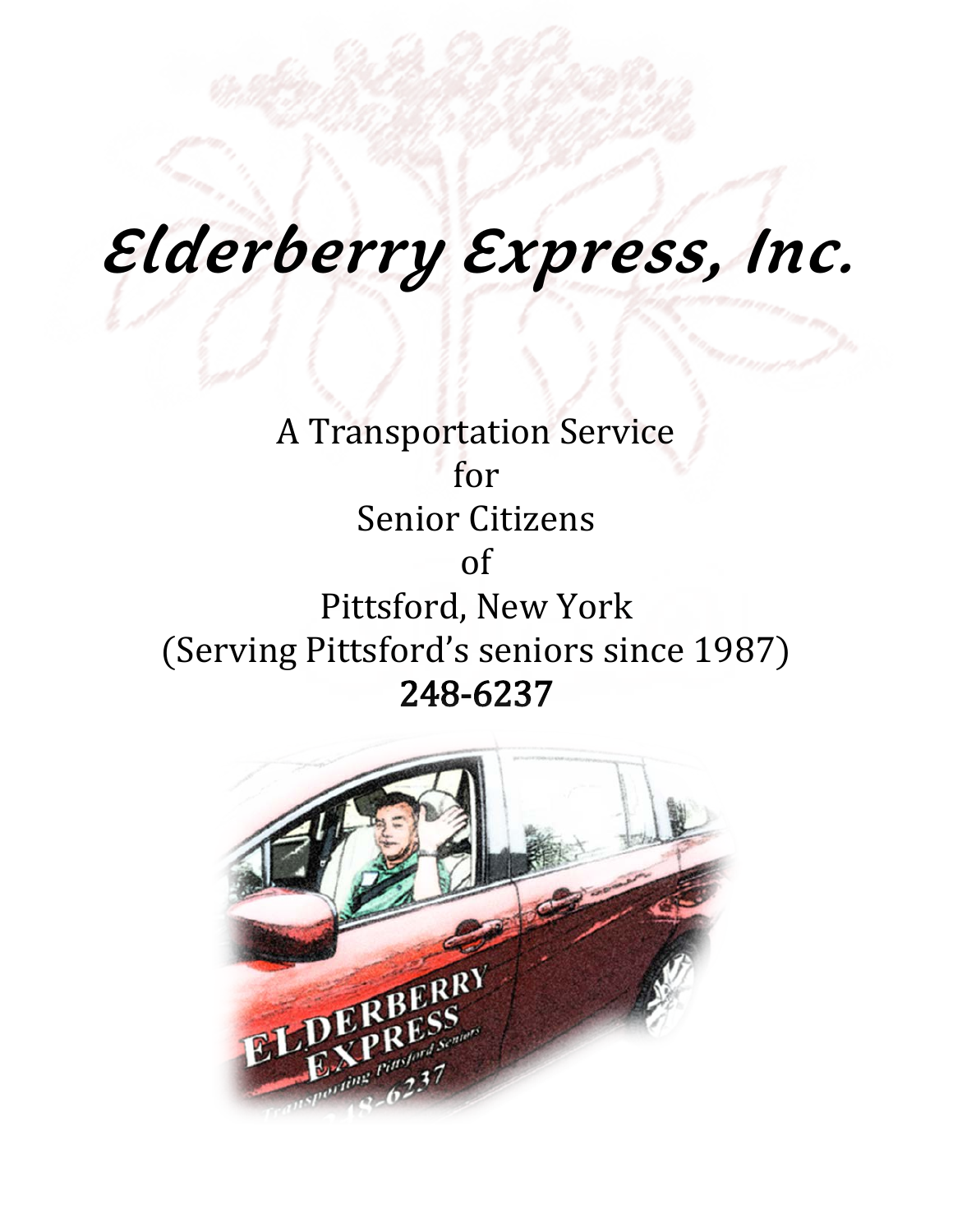**Elderberry Express, Inc.**



Our transportation service, *Elderberry Express*, is available to senior citizens living in the Town of Pittsford.

*Elderberry Express* provides transportation for our "seniors" to the following types of appointments:

| Medical        | Attorney                 |
|----------------|--------------------------|
| Dental         | Government agencies      |
| <b>Banking</b> | Health related shopping  |
| Pharmacy       | Visiting a family member |
| Hairdresser    | <b>Other</b>             |
|                |                          |

### *Procedure for requesting service:*

- The *Elderberry Express* phone line (248-6237) is available 24 hours.
- Those requesting service should call at least 48 hours in advance. Please leave your **name, phone number, address, appointment time** and **type of service requested.**
- **For service on a Monday**, please call by 1:00 p.m. the previous Thursday.

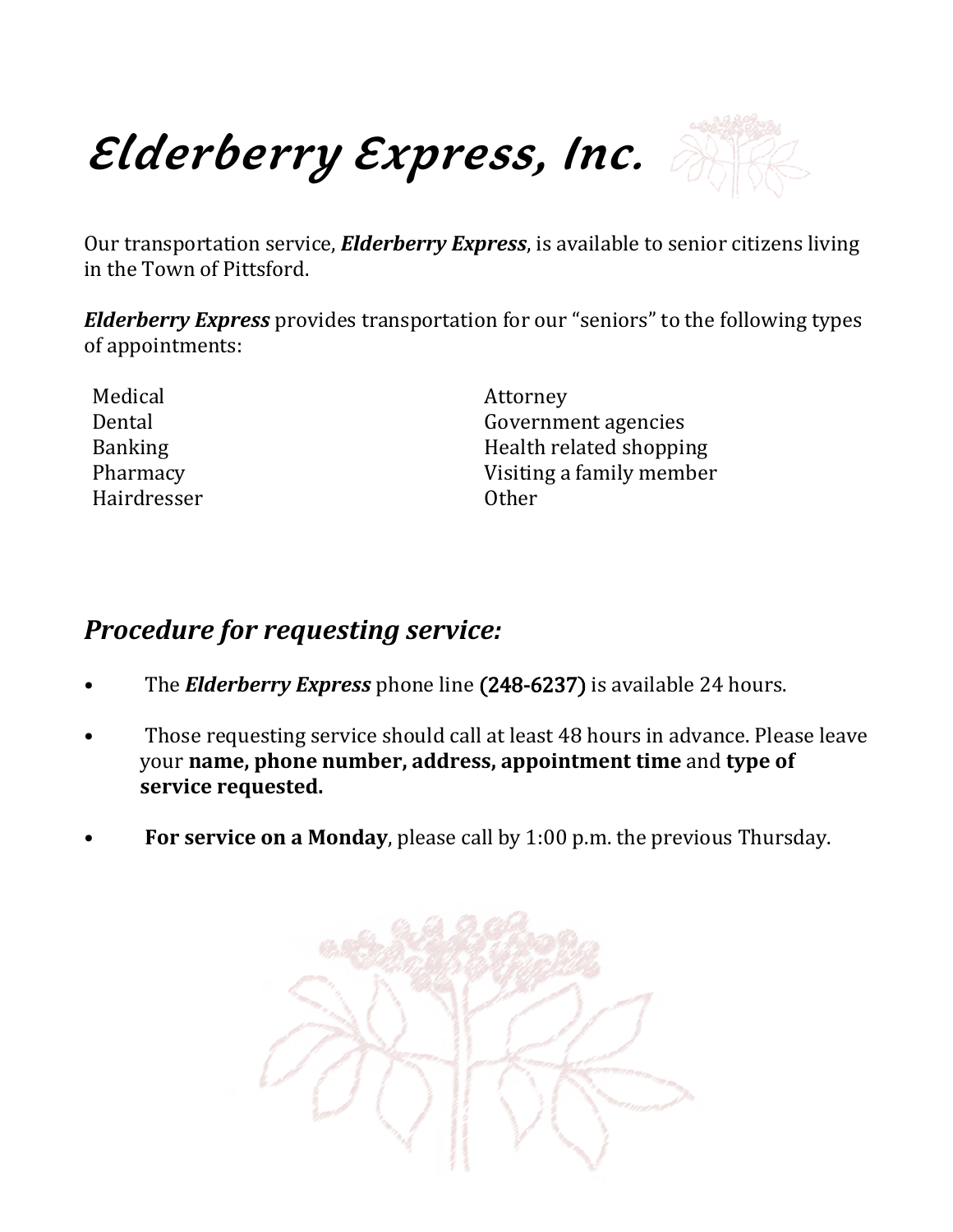## *Our Service Policy*

- 1. Service is provided Monday Friday, for appointments between 9:00 a.m. to 3:00 p.m. excluding holidays.
- 2. Clients must be ambulatory.
- 3. We offer transportation within Monroe County or within 10 miles of Pittsford Village.
- 4. We do not provide same day service. Phone at least two days in advance.
- 5. You will receive a confirmation call from the driver the evening before your appointment.
- 6. Types of rides per week:
	- One personal appointment (exceptions to this policy are subject to driver availability)
- 7. Exception: Multiple stops on single trip must be pre-approved.

# *Financial Support*

Donations are encouraged and gratefully accepted. Financial support is needed to maintain the transportation system, vehicles and the office of Elderberry Express.

We wish to extend special thanks for ongoing support from:

First Presbyterian **Exercise State Church of Pittsford** St. Louis Church

Christ Episcopal Church St. Paul's Evangelical Lutheran Christ Clarion Church of the Transfiguration

#### *and*

Our clients Town of Pittsford Sutherland Service Center **Anonymous donors** Bequests &. Memorials